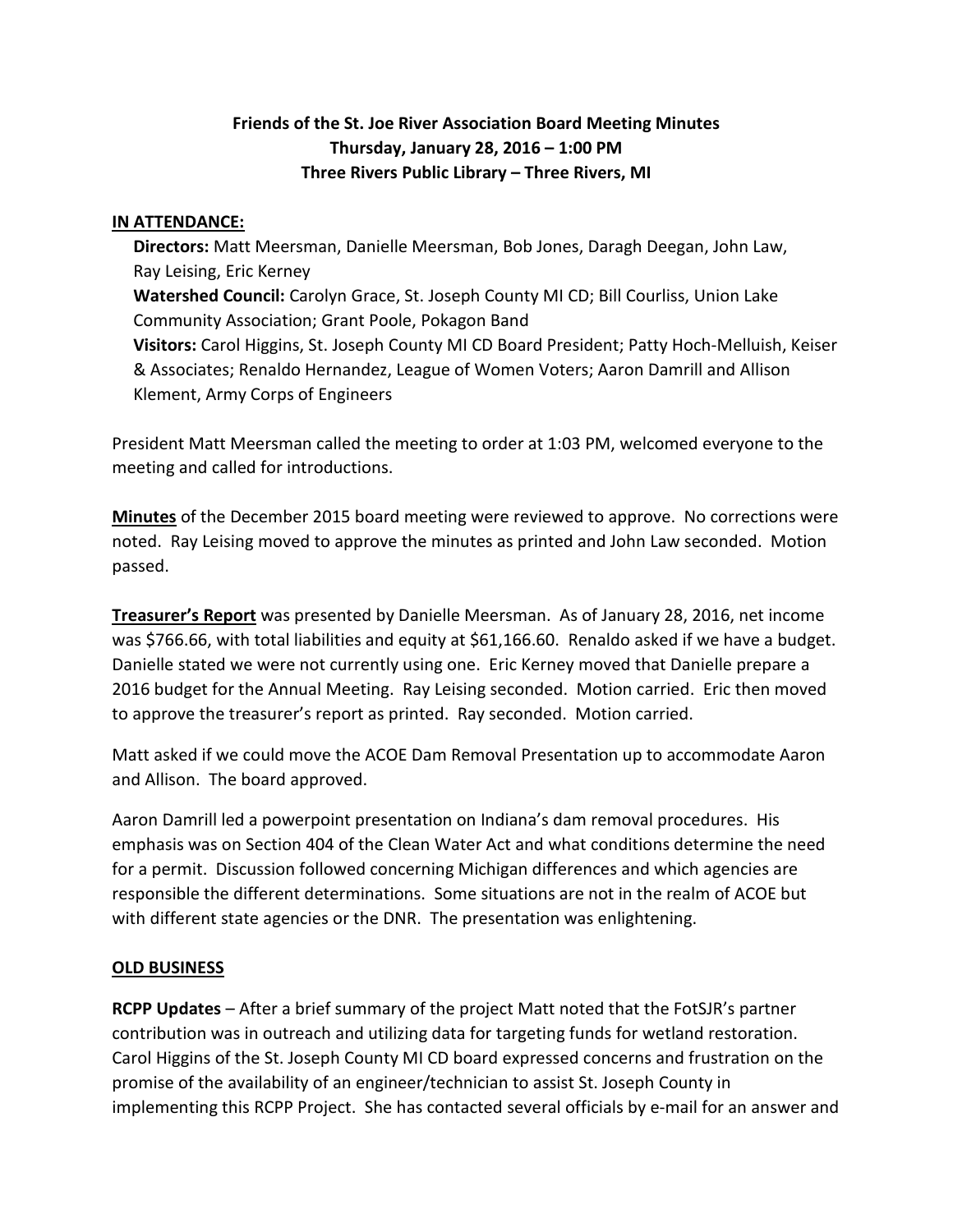has not received any response. Discussion ensued on the implementation of the plan and what promises were made and what was verbal and what was part of the contract. John Law moved to have the FotSJR Board compose and send a letter to the Michigan Department of Agriculture and the Michigan NRCS questioning how the availability of funds for technicians is to be used and why we are not receiving responses to e-mails concerning this issue. Ray Leising seconded the motion. Motion carried.

**Annual Meeting** – Matt has been talking with our keynote speaker, Bob Barr, about a title for the meeting. They suggested "Down the Drain – Managing Water in a Changing Landscape". Everyone felt that was a good title. Grant Poole, Matt, and Jeff Wenzel will work on getting the flyer together ASAP. Daragh Deegan will get the Silent Auction form sent out to all members soon. All agreed the same menu as last year will be fine. Matt urged all to contact county drain officials, county surveyors, and county/city road managers to attend the annual meeting because the topic is directly relating to them. Al Smith Award nominations were due today. One has been submitted so far. We will extend submitting nominations for two weeks. We also have four board members who are at the end of their terms and cannot re-up and one who can. John Law and Daragh Deegan will work as the nomination committee to find replacements. Matt made several suggestions of people who have been coming to meetings and shown they have an interest in our mission. They included Jeff Reece, Dona Hunter, Bill Courliss, Roxanne Barton, Grant Poole, and Patty Hoch-Melluish. Those who have to go off the board are Melanie Stoughton, Bruce Barton, Ron Niezgodski, and Jim Coury. Ray Leising may run again. Matt read a note from Jim. Jim will be having open-heart surgery on February 1<sup>st</sup>. It is a 98% successful type of surgery. All our thoughts and prayers are with Jim and his family as he goes through this surgery and recovery.

**Healthy Watersheds Consortium Grant Program** – Matt has been in discussion with Sara Peel of Arion Consultants about submitting a grant proposal to support drain officials in creating incentives for better land use and management. There is money available through the Healthy Watersheds Consortium Grant Program to accelerate strategic protection of healthy, freshwater ecosystems and their watersheds. The best fit for the current project idea would fall under the category of:

• Supporting innovative or catalytic projects that may accelerate or broadly advance the field of practice for watershed protection efforts.

Matt suggested that the FotSJR apply for this grant to create resources and tools for our partners to use, especially developing an online sediment calculator for Conservation Districts, Drain Commissioners and County Surveyors. John Law moved to support Matt in writing a grant proposal for the FotSJR. Daragh Deegan seconded. Motion passed. The grant proposal is due March 14, 2016. The grant is a 3-year grant and the goal would be having one or more drain offices implement a 2-year trial program to create incentives for better land use.